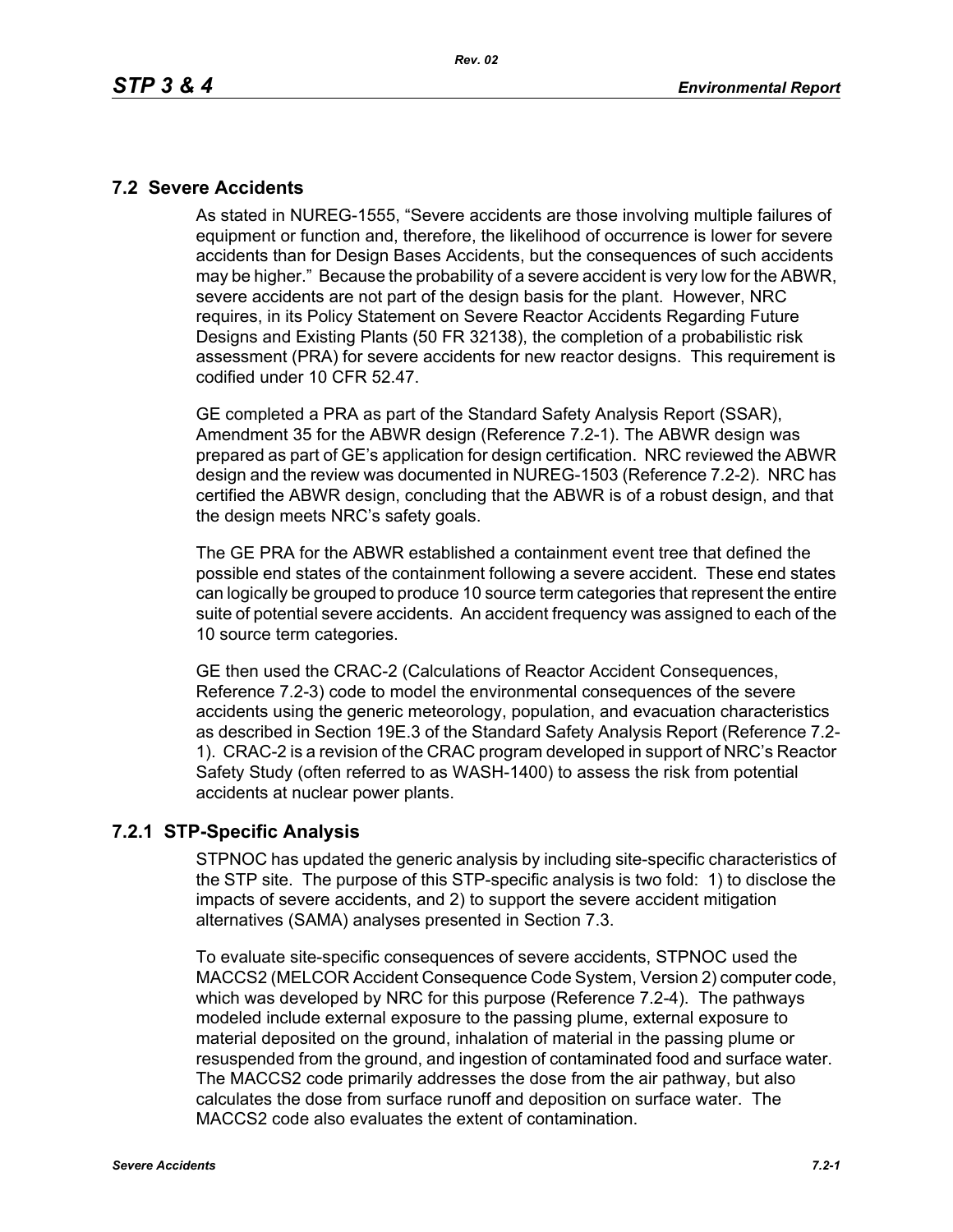To assess human health impacts from severe accidents, STPNOC determined the collective dose to the 50-mile population, the number of late cancer fatalities, and the number of early fatalities associated with a severe accident. A 50-mile circular area is the standard range used in modeling consequences to the offsite population from an airborne release. Economic costs were also determined, including the cost of emergency response actions and long-term protective actions. Emergency response costs include compensation for evacuees and relocated people who are removed from their homes as a result of radiation exposure during the course of the accident (food, housing, transportation, and lost income). Longer-term protective action costs within a 50-mile radius include:

- Costs of interdiction of farms, residences, and food
- Decontamination of farm and residential land
- Permanent condemnation of residential and farm land, milk, and crops

Five files provide input to a MACCS2 analysis. The first three are as follows:

- **ATMOS** provides data to track the material released to the atmosphere as it is dispersed and deposited. The calculation uses a Gaussian plume model. Important inputs in this file include the core inventory, release fractions, and geometry of the reactor and associated buildings. To the extent possible, the input data are the same as those in the GE CRAC-2 input files in the generic probabilistic risk assessment.
- EARLY provides inputs to calculations regarding exposure in the time period immediately following the release. Important site-specific information includes emergency response information such as evacuation time.
- **EXECUARCI** CHRONC provides data for calculating long-term impacts and economic costs and includes region-specific data on agriculture and economic factors.

The following MACCS2 files access:

- A meteorological file, which uses actual STP meteorological monitoring data.
- A site characteristics file that is built using SECPOP2000 (Reference 7.2-5). SECPOP2000 incorporates 2000 census data for the 50-mile region around the STP site. For this analysis, the census data were modified to include transient populations and were projected to the year 2060. All releases are modeled as occurring at ground level.

The results of the MACCS2 analysis and accident frequency information from GE (Reference 7.2-6) were used to determine risk, which is the product of the frequency of an accident and the consequences of the accident. The sum of the accident frequencies is known as the core damage frequency and includes only internally initiated events. The consequence can be either collective radiation dose or economic cost. Dose-risk is the product of the radiation dose and the accident frequency.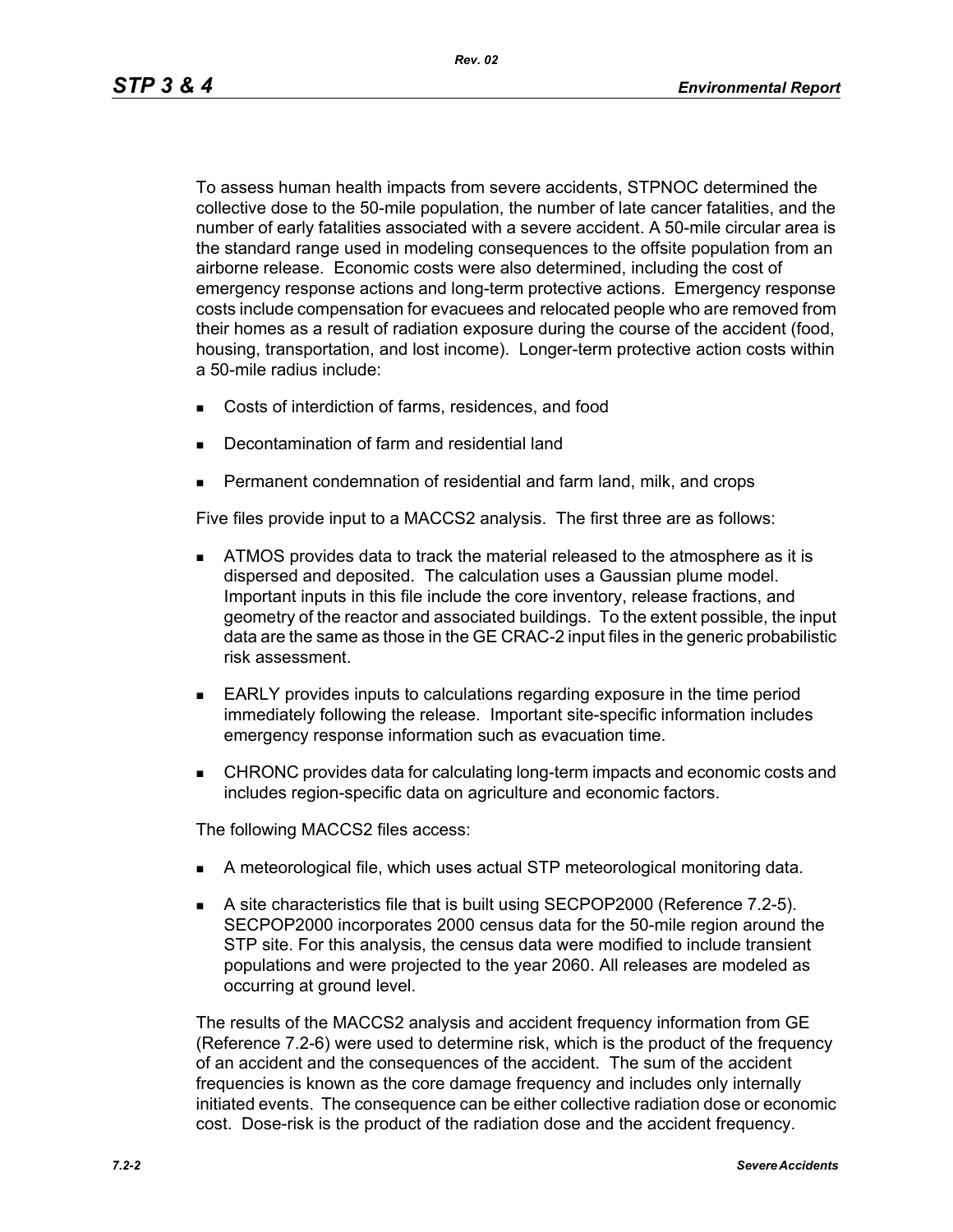Because the ABWR's severe accident analysis addressed a suite of accidents, the individual risks are added to provide a total risk. The same process was applied to estimating cost-risk. Therefore, risk can be reported as person-rem per reactor year or dollars per reactor year.

#### **7.2.2 Consequences to Population Groups**

The pathway consequences to population groups including air pathways, surface water, and groundwater pathways are discussed in the following sections. The presence of threatened and endangered species and federally designated critical habitat are discussed in Subsections 2.4.1 and 2.4.2. The impacts on threatened and endangered species due to the previously calculated radiation exposure levels are discussed in Subsection 5.4.4.

## **7.2.2.1 Air Pathways**

Each of the accident categories was analyzed with MACCS2 to estimate population dose, number of early and latent fatalities, cost, and farm land requiring decontamination. The analysis assumed that 95% of the 50-mile population was evacuated following declaration of a general emergency. For each accident category, the risk for each analytical endpoint was calculated by multiplying the analytical endpoint by the accident category frequency and adding across all accident categories. The results are provided in Table 7.2-1.

#### **7.2.2.2 Surface Water Pathways**

People can be exposed to radiation when airborne radioactivity is deposited onto the ground and runs off into surface water or is deposited directly onto surface water. The exposure pathway can be from drinking the water, submersion in the water (swimming), undertaking activities near the shoreline (fishing and boating), or ingestion of fish or shellfish. For the surface water pathway, MACCS2 only calculates the dose from drinking the water. The maximum MACCS2 severe accident dose-risk to the 50 mile population from drinking the water is  $3.4 \times 10^{-4}$  person-rem per year of ABWR operation. This value is included in the air pathways dose (Table 7.2-1) and is the sum of all accident category risks.

Surface water bodies within the 50-mile region of the STP site that are accessible to the public include the Colorado River, the Gulf of Mexico, and other smaller water bodies. In NUREG-1437, the NRC evaluated doses from the aquatic food pathway (fishing) for the current nuclear fleet of reactors (Reference 7.2-7). For sites discharging to small rivers, the NRC evaluation estimated the uninterdicted aquatic food pathway dose risk as 0.4 person-rem per reactor year. For sites near large water bodies, values ranged from 270 person-rem per reactor year (Hope Creek on Delaware Bay) to 5500 person-rem per reactor year (Calvert Cliffs on Chesapeake Bay). Although the STP site is not specifically identified in this NUREG-1437 analysis, it would more likely fall between the small river analysis and the least impactive large water body analysis (Hope Creek), given the STP site's distance from nearby major water bodies (6 to 10 miles). Actual dose-risk values would be expected to be much less (by a factor of 2 to 10) due to interdiction of contaminated foods (Reference 7.2- 7). Furthermore, because the ABWR atmospheric pathway doses are significantly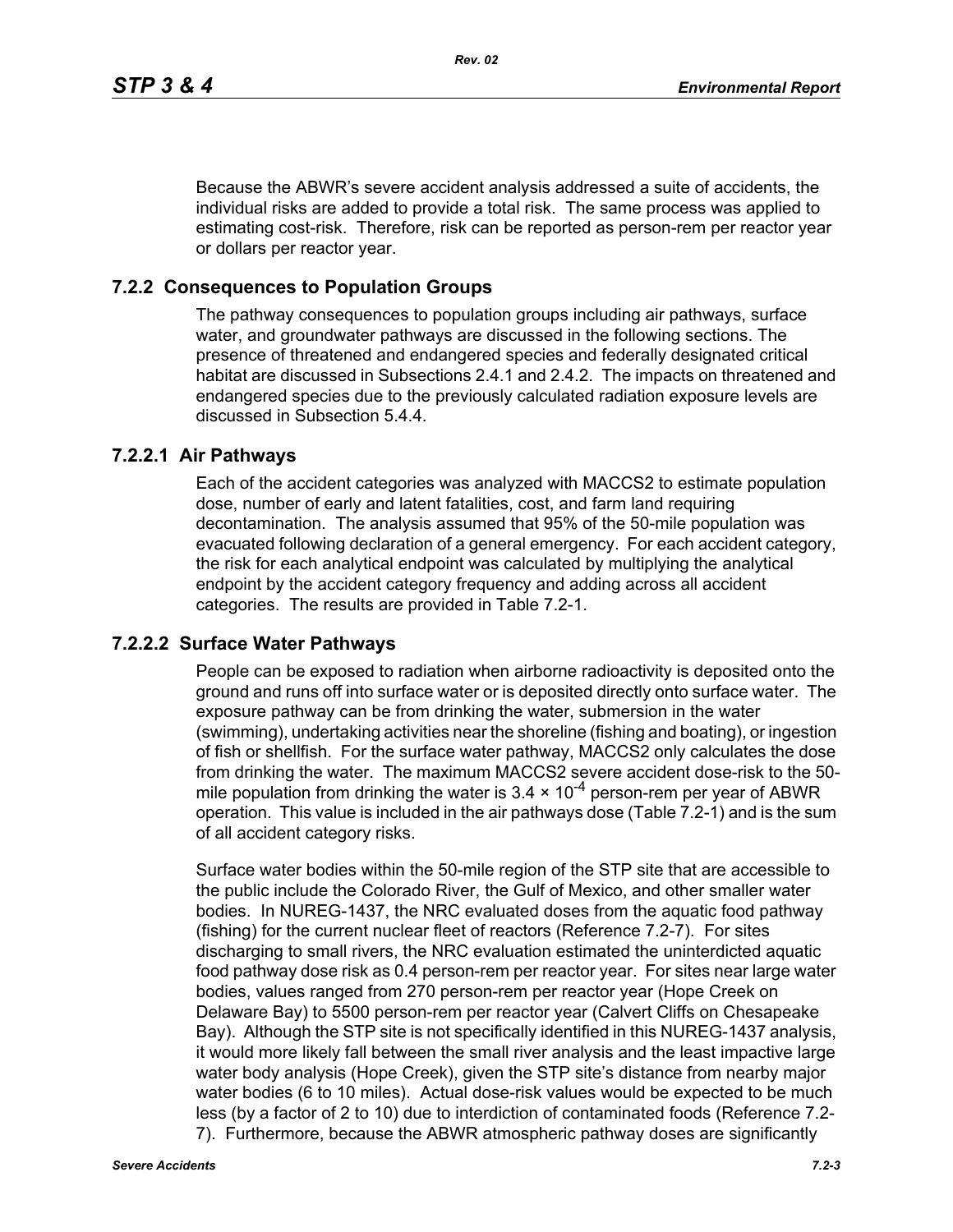lower than those of the current nuclear fleet, it is reasonable to conclude that the doses from surface water sources would be consistently lower than those reported above for the surface water pathway.

Surface water pathways involving submersion in the water and undertaking activities near the shoreline are not modeled by MACCS2. Neither does NUREG-1437 provide specific data on submersion and shoreline activities. However, it does indicate that these contributors to dose are much less than for drinking water and consuming aquatic foods, especially at estuary sites.

# **7.2.2.3 Groundwater Pathways**

People can also receive a dose from groundwater pathways. Radioactivity released during a severe accident can enter groundwater or can move through an aquifer that eventually discharges to surface water. The consequences of a radioactive spill are evaluated in COLA Part 2, FSAR Subsection 2.4S.13 and the results show that if radioactive liquids were released directly to groundwater, the isotopic concentrations would be below 10 CFR 20 effluent limits before they reached a drinking water receptor.

NUREG-1437 also evaluated the groundwater pathway dose, based on the analysis in NUREG-0440, the Liquid Pathway Generic Study (LPGS) (Reference 7.2-8). NUREG-0440 analyzed a core meltdown that contaminated groundwater that subsequently contaminated surface water. However, NUREG-0440 did not analyze direct drinking of groundwater because of the limited number of potable groundwater wells and limited accessibility.

The LPGS results provide conservative, uninterdicted population dose estimates for six generic categories of plants. These dose estimates were one or more orders of magnitude less than those attributed to the atmospheric pathway. NUREG-1437 compares STP 1 & 2 groundwater pathway severe accident doses to the results of NUREG-0440 with results very much less than the LPGS value. (STP is analyzed as a small river plant in Table 5.18 of NUREG-1437.) Since the LPGS values were very much less than the atmospheric pathway, it is reasonable to conclude that the atmospheric pathway dominates the groundwater pathways at the STP site. The proposed location for STP 3 & 4 has the same groundwater characteristics as the location for STP 1 & 2. The severe accident frequency for the ABWR  $(1.5x10^{-7}$  per reactor year) is lower than that of STP 1 & 2 (1x10<sup>-5</sup> per reactor year). Therefore, the doses from the STP 3 & 4 groundwater pathway would be smaller than from the existing units.

### **7.2.3 Comparison to NRC Safety Goals**

The ABWR SSAR (Reference 7.2-1) evaluates performance of the ABWR under generic conditions to three safety goals: (1) individual risk goal, (2) societal risk goal, and (3) radiation risk goal. These goals are defined in the following subsections.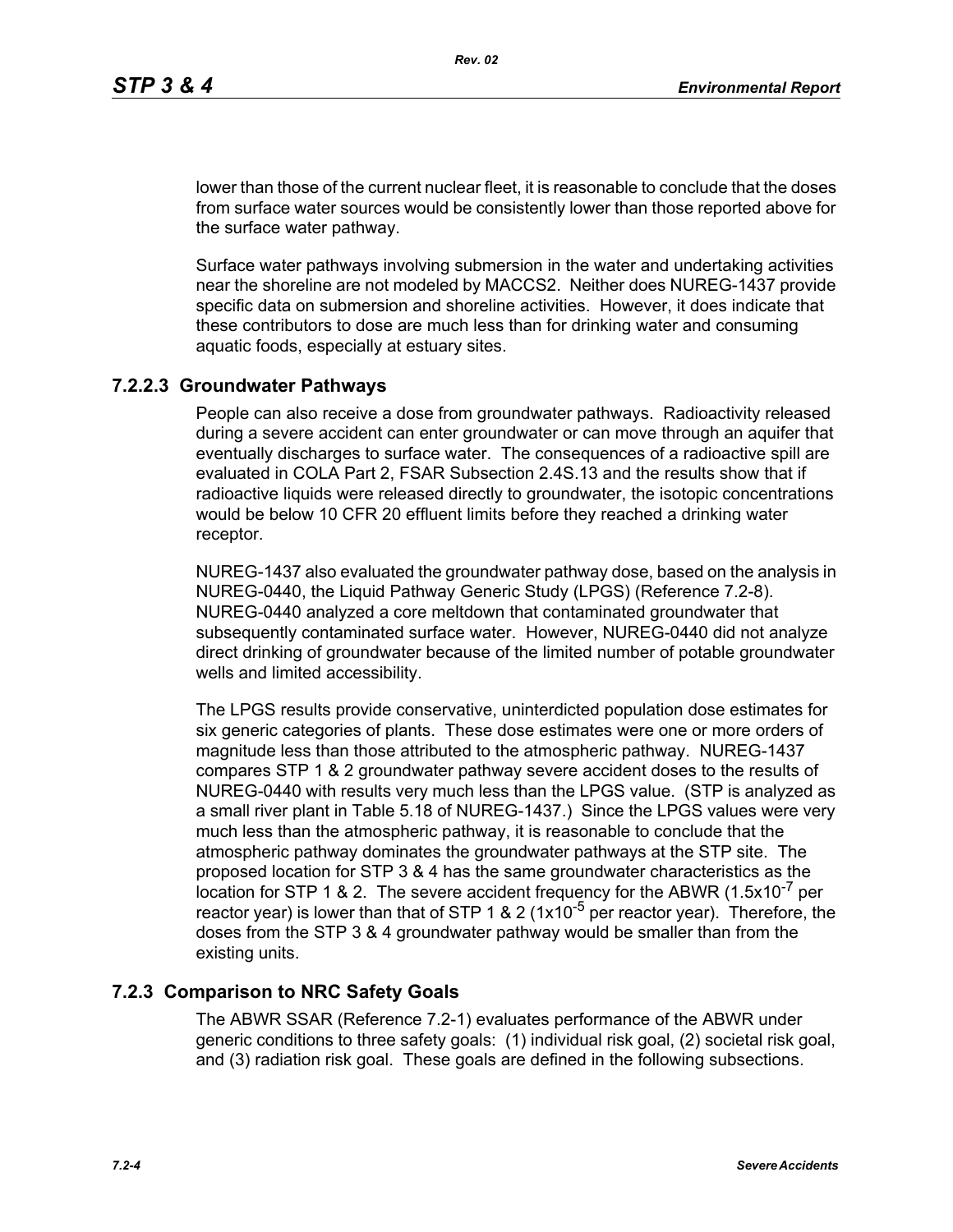# **7.2.3.1 Individual Risk Goal**

The risk to an average individual in the vicinity of a nuclear power plant of experiencing a prompt fatality resulting from a severe reactor accident should not exceed one-tenth of one percent (0.1%) of the sum of "prompt fatality risks" resulting from other accidents to which members of the U.S. population are generally exposed. As noted in the Safety Goals Policy statement (51 FR 30028), "vicinity" is defined as the area within one mile of the plant site boundary. "Prompt Fatality Risks" are defined as the sum of risks which the average individual residing in the vicinity of the plant is exposed to as a result of normal daily activities (driving, household, chores, occupational activities, etc.). For this evaluation, the sum of prompt fatality risks was taken as the U.S. accidental death risk value of 36.9 deaths per 100,000 people per year (Reference 7.2-9).

## **7.2.3.2 Societal Risk Goal**

The risk to the population in the area near a nuclear power plant of cancer fatalities that might result from nuclear power plant operation should not exceed one-tenth of one percent (0.1%) of the sum of the cancer fatality risks resulting from all other causes. As noted in the Safety Goal Policy Statement (51 FR 30028), "near" is defined as within 10 miles of the plant. The cancer fatality risk was taken as 187.5 deaths per 100,000 people per year based upon National Center for Health Statistics and U.S. Census Bureau data for 2002-2004 (Reference 7.2-9, Reference 7.2-10, Reference 7.2-11, and Reference 7.2-12).

## **7.2.3.3 Radiation Dose Goal**

The probability of an individual exceeding a whole body dose of 0.25 sievert at a distance of one-half mile from the reactor shall be less than one in a million per reactor year.

Table 7.2-2 provides the quantitative evaluation of these three safety goals, the generic ABWR calculation of these risk values, and the STP-specific calculation of these risk values.

## **7.2.4 Conclusions**

The total calculated dose-risk to the 50-mile population from airborne releases from an ABWR reactor at the STP site would be 0.0043 person-rem per reactor year (Table 7.2-1). This value is less than the value calculated by GE in the Technical Support Document for the ABWR (Reference 7.2-6); 0.269 person-rem for 60 years plant life, which is equal to 4.48  $\times$  10<sup>-3</sup> person-rem per reactor year), less than the population risk for all current reactors that have undergone license renewal, and less than that for the five reactors analyzed in NUREG-1150 (Reference 7.2-13), which range from 50 to 5,000 person-rem per reactor year for dose-risk. As reported in NUREG-1811 (Reference 7.2-14), the lowest dose-risk for reactors currently undergoing license renewal is 0.55 person-rem per reactor year.

Comparisons with the existing nuclear reactor fleet (Subsection 7.2.2.2) indicate that risk from the surface water pathway is small. Under the severe accident scenarios,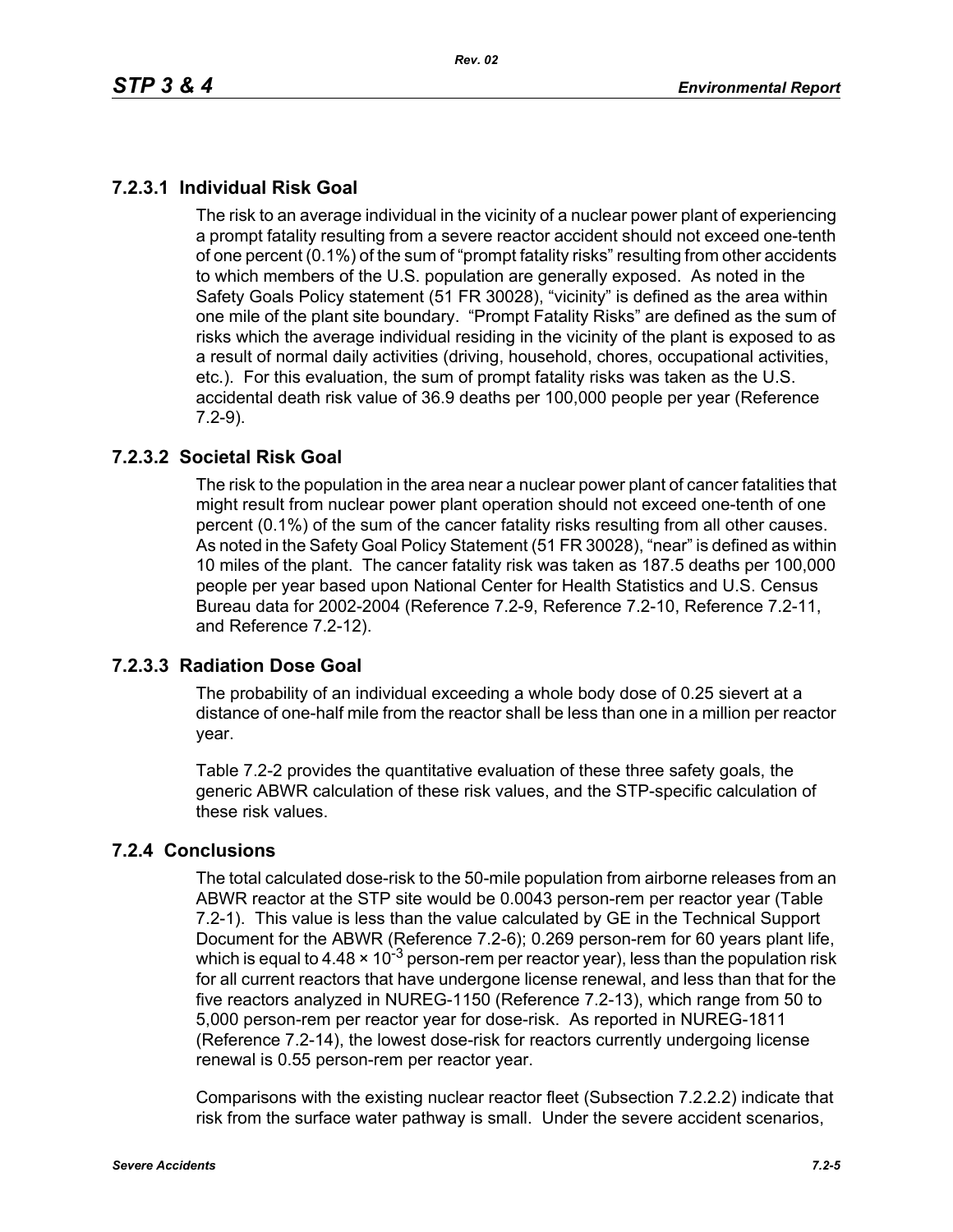surface water is primarily contaminated by atmospheric deposition. The ABWR atmospheric pathway doses are significantly lower than those of the current nuclear fleet. Therefore, it is reasonable to conclude that the doses from the surface water pathway at STP 3 & 4 would be consistently lower than those reported in Subsection 7.2.2.2 for the current fleet.

The risks of groundwater contamination from a severe ABWR accident (see Subsection 7.2.2.3) would be much less than the risk from currently licensed reactors. Additionally, interdiction could substantially reduce the groundwater pathway risks.

For comparison, as reported in Section 5.4, the total collective dose from STP 3 & 4 normal airborne releases is expected to be 0.5 person-rem annually. As previously described, dose-risk is dose times frequency. Normal operations have a frequency of one. Therefore, the dose-risk for normal operations is 0.5 person-rem per reactor year. Comparing this value to the severe accident dose-risk of 0.0043 person-rem per reactor year indicates that the dose risk from severe accidents is approximately 0.9 percent of the dose risk from normal operations.

The probability-weighted risk of cancer fatalities (early and late) from a severe accident for STP 3 or 4 is reported in Table 7.2-1 as 2.6  $\times$  10<sup>-6</sup> fatalities per reactor year. The probability of an individual dying from any cancer from any cause is approximately 0.23 over a lifetime. Comparing this value to the 2.6  $\times$  10<sup>-6</sup> fatalities per reactor year indicates that individual risk is 0.0011% of the background risk, which is less than 0.1% of the background risk.

#### **7.2.5 References**

- 7.2-1 "Deterministic Evaluations," Chapter 19E, ABWR Standard Safety Analysis Report, Amendment 35, General Electric.
- 7.2-2 "Final Safety Evaluation Report Related to Certification of the Advanced Boiling Water Reactor Design," NUREG-1503, July 1994.
- 7.2-3 "Calculations of Reactor Accident Consequences Version 2, CRAC2: Computer Code User's Guide," NUREG/CR-2326, February 1983.
- 7.2-4 "Code Manual for MACCS2: User's Guide," NUREG/CR-6613, SAND97- 0594, Volume 1, Chanin, D. I. and M. L. Young, Sandia National Laboratories, Albuquerque, New Mexico, May 1998.
- 7.2-5 "SECPOP2000: Sector Population, Land Fraction, and Economic Estimation Program," NUREG/CR-6525, Rev. 1, August 2003.
- 7.2-6 "Technical Support Document for the ABWR," Revision 1, MPL No. A90- 3230, General Electric, San Jose, California, November 18, 1994.
- 7.2-7 "Generic Environmental Impact Statement for License Renewal of Nuclear Plants," NUREG-1437, May 1996.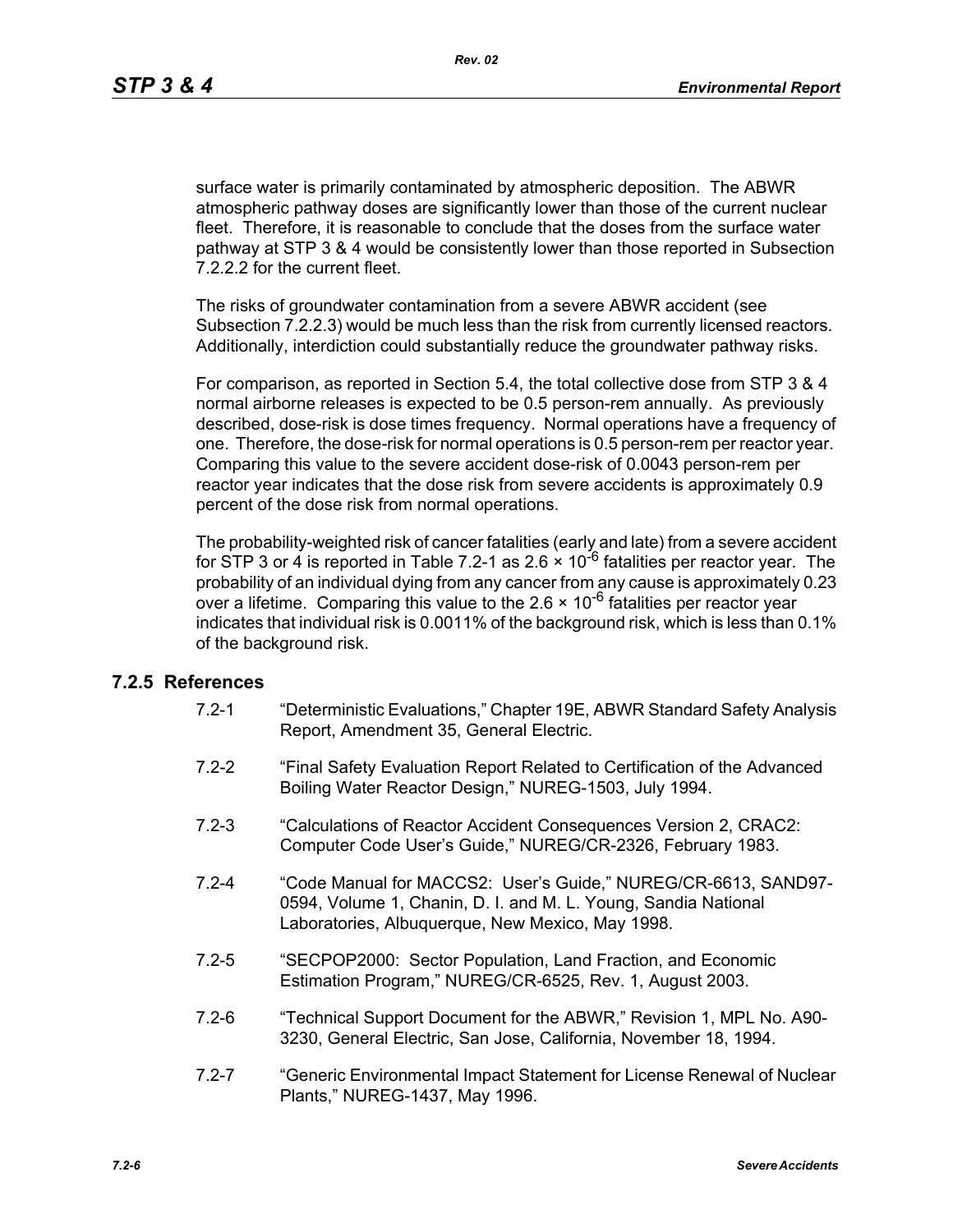- 7.2-8 "Liquid Pathway Generic Study: Impacts of Accidental Radioactive Releases to the Hydrosphere from Floating and Land-Based Nuclear Power Plants," NUREG-0440, February 1978.
- 7.2-9 "Table A. Deaths percentage of total deaths, death rates, and age-adjusted death rates for the 15 leading causes of death in 2002," National Vital Statistics Report, CDC, United States, Volume 54, Number 10, January 31, 2006. Available at http://www.cdc.gov/nchs/data/nvsr/nvsr54/nvsr54\_10.pdf, accessed May 7, 2007.
- 7.2-10 GCT-T1-R. Population Estimates, 2006 Population Estimates, USCB (U.S. Census Bureau). Available at http://factfinder.census.gov/servlet/ GCTTable? bm=y&-geo\_id=01000US&-\_box\_head\_nbr=GCT-T1-R&ds\_name=PEP\_2006\_EST&-\_lang=en&-format=US-9S&-\_sse=on, accessed May 7, 2007.
- 7.2-11 "Table 10. Number of Deaths from 113 Selected Causes, by Age: United States 2003," National Vital Statistics Report, Volume 54, Number 13, April 19, 2006, CDC. Available at http://www.cdc.gov/nchs/data/nvsr/nvsr54/nvsr54\_13.pdf, accessed May 7, 2007.
- 7.2-12 "Table 1. Deaths, Age-Adjusted Death Rate, and Life Expectancy at Birth, by Race and Sex, and Infant Death Mortality Rates, by Race: United States 2003 and 2004," National Center for Health Statistics, CDC. Available at http://www.cdc.gov/nchs/products/pubs/pubd/ hestats/finaldeaths04/finaldeaths04\_tables.pdf#2, accessed May 7, 2007.
- 7.2-13 "Severe Accident Risks: An Assessment for Five U.S. Nuclear Power Plants," NUREG-1150, June 1989.
- 7.2-14 "Environmental Impact Statement for an Early Site Permit (ESP) at the North Anna ESP Site," NUREG 1811, December 2006.